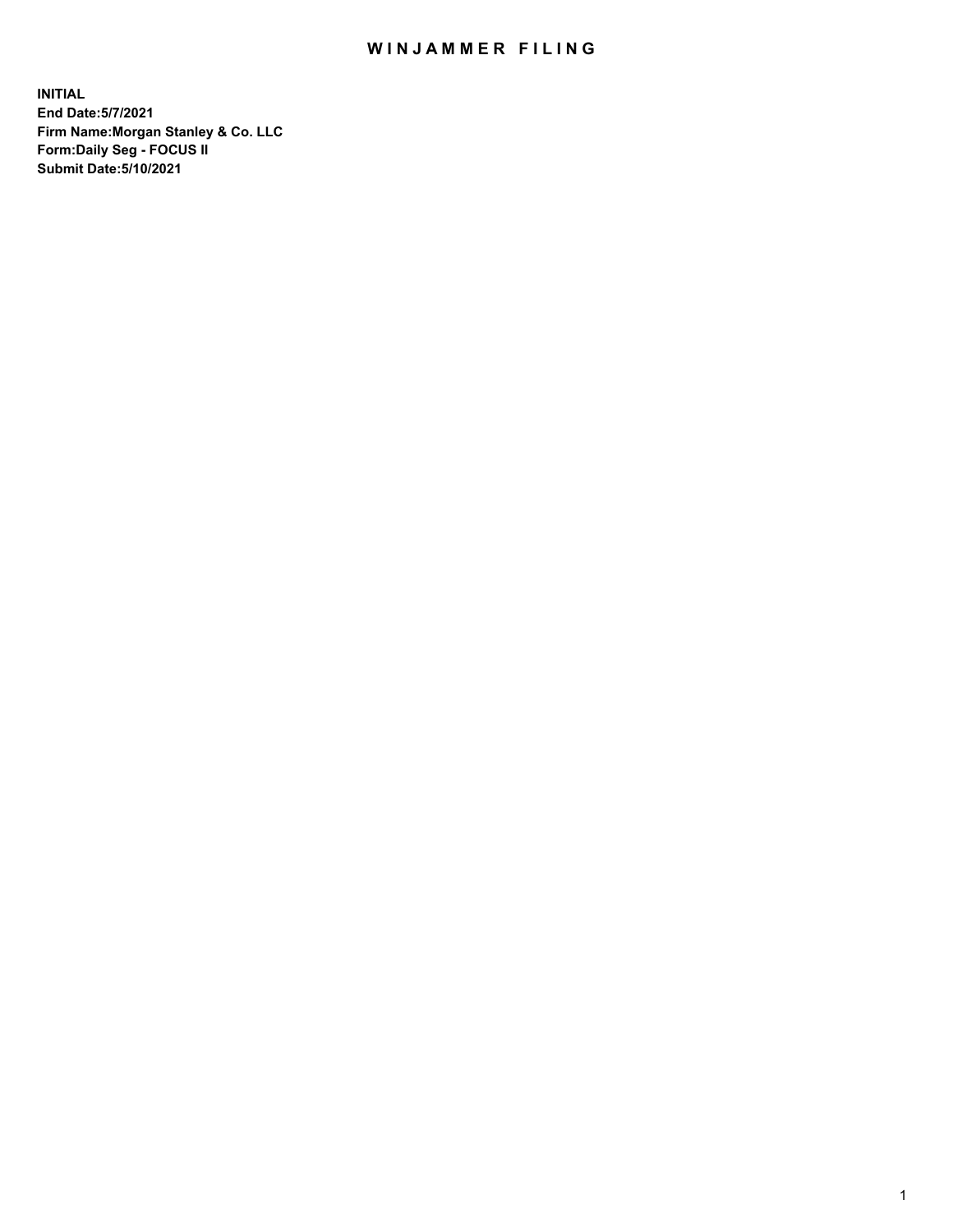**INITIAL End Date:5/7/2021 Firm Name:Morgan Stanley & Co. LLC Form:Daily Seg - FOCUS II Submit Date:5/10/2021 Daily Segregation - Cover Page**

| Name of Company                                                                                                                                                                                                                                                                                                               | Morgan Stanley & Co. LLC                        |
|-------------------------------------------------------------------------------------------------------------------------------------------------------------------------------------------------------------------------------------------------------------------------------------------------------------------------------|-------------------------------------------------|
| <b>Contact Name</b>                                                                                                                                                                                                                                                                                                           | <b>Ikram Shah</b>                               |
| <b>Contact Phone Number</b>                                                                                                                                                                                                                                                                                                   | 212-276-0963                                    |
| <b>Contact Email Address</b>                                                                                                                                                                                                                                                                                                  | Ikram.shah@morganstanley.com                    |
| FCM's Customer Segregated Funds Residual Interest Target (choose one):<br>a. Minimum dollar amount: ; or<br>b. Minimum percentage of customer segregated funds required:% ; or<br>c. Dollar amount range between: and; or<br>d. Percentage range of customer segregated funds required between:% and%.                        | 235,000,000<br><u>0</u><br>0 Q<br>0 Q           |
| FCM's Customer Secured Amount Funds Residual Interest Target (choose one):<br>a. Minimum dollar amount: ; or<br>b. Minimum percentage of customer secured funds required:%; or<br>c. Dollar amount range between: and; or<br>d. Percentage range of customer secured funds required between: % and %.                         | 140,000,000<br><u>0</u><br><u>0 0</u><br>0 Q    |
| FCM's Cleared Swaps Customer Collateral Residual Interest Target (choose one):<br>a. Minimum dollar amount: ; or<br>b. Minimum percentage of cleared swaps customer collateral required:%; or<br>c. Dollar amount range between: and; or<br>d. Percentage range of cleared swaps customer collateral required between:% and%. | 92,000,000<br><u>0</u><br>0 Q<br>0 <sub>0</sub> |

Attach supporting documents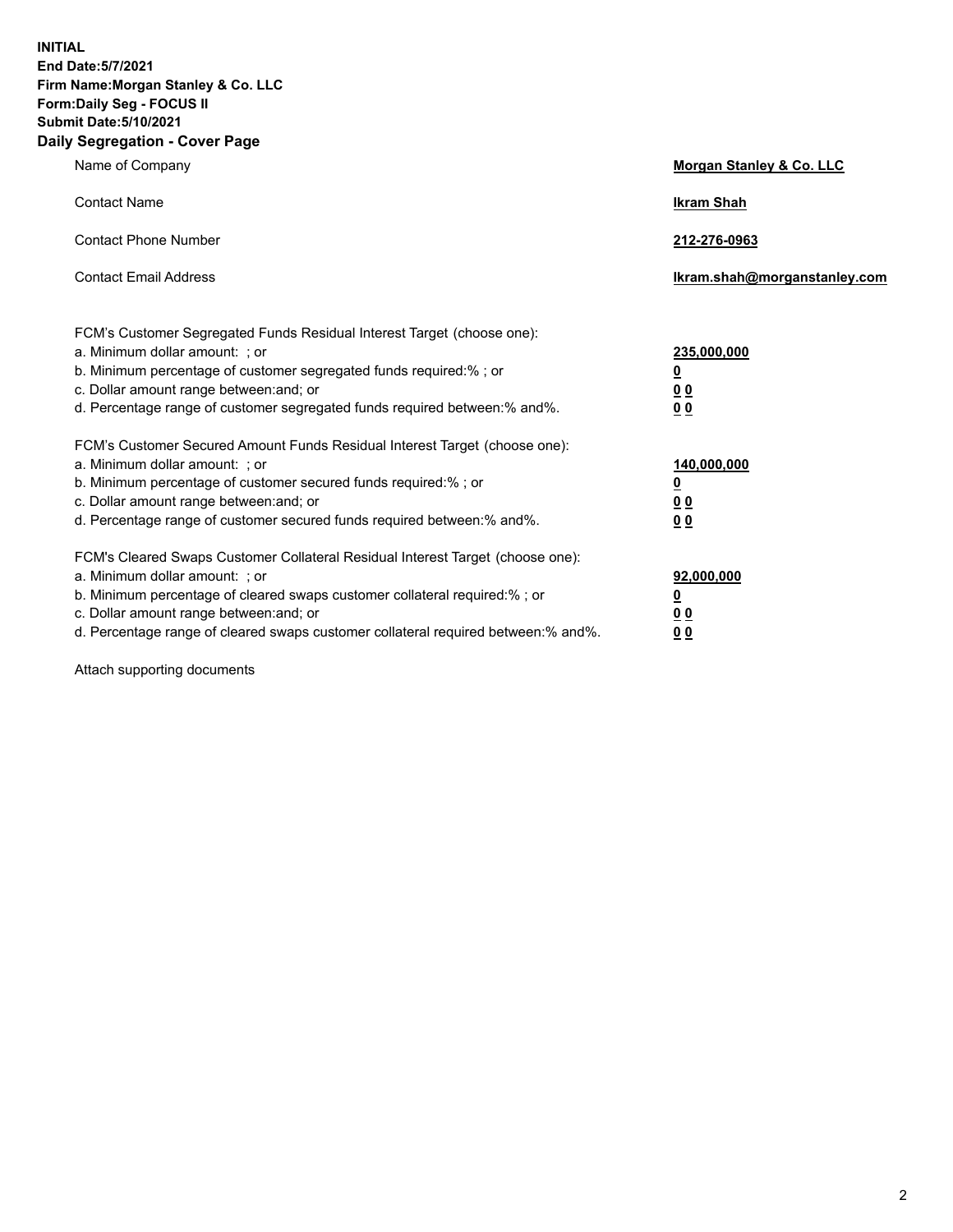## **INITIAL End Date:5/7/2021 Firm Name:Morgan Stanley & Co. LLC Form:Daily Seg - FOCUS II Submit Date:5/10/2021**

**Daily Segregation - Secured Amounts** Foreign Futures and Foreign Options Secured Amounts Amount required to be set aside pursuant to law, rule or regulation of a foreign government or a rule of a self-regulatory organization authorized thereunder 1. Net ledger balance - Foreign Futures and Foreign Option Trading - All Customers A. Cash **4,675,278,954** [7315] B. Securities (at market) **2,050,975,999** [7317] 2. Net unrealized profit (loss) in open futures contracts traded on a foreign board of trade **1,284,590,053** [7325] 3. Exchange traded options a. Market value of open option contracts purchased on a foreign board of trade **38,059,001** [7335] b. Market value of open contracts granted (sold) on a foreign board of trade **-31,900,415** [7337] 4. Net equity (deficit) (add lines 1. 2. and 3.) **8,017,003,592** [7345] 5. Account liquidating to a deficit and account with a debit balances - gross amount **68,173,779** [7351] Less: amount offset by customer owned securities **-65,151,835** [7352] **3,021,944** 6. Amount required to be set aside as the secured amount - Net Liquidating Equity Method (add lines 4 and 5) 7. Greater of amount required to be set aside pursuant to foreign jurisdiction (above) or line 6. FUNDS DEPOSITED IN SEPARATE REGULATION 30.7 ACCOUNTS 1. Cash in banks A. Banks located in the United States **658,442,255** [7500] B. Other banks qualified under Regulation 30.7 **589,791,999** [7520] **1,248,234,254** 2. Securities A. In safekeeping with banks located in the United States **447,190,231** [7540] B. In safekeeping with other banks qualified under Regulation 30.7 **44,943,155** [7560] **492,133,386** 3. Equities with registered futures commission merchants A. Cash **19,142,089** [7580] B. Securities **0** [7590] C. Unrealized gain (loss) on open futures contracts **-2,514,657** [7600] D. Value of long option contracts **0** [7610] E. Value of short option contracts **0** [7615] **16,627,432** [7620] 4. Amounts held by clearing organizations of foreign boards of trade A. Cash **0** [7640] B. Securities **0** [7650] C. Amount due to (from) clearing organization - daily variation **0** [7660] D. Value of long option contracts **0** [7670] E. Value of short option contracts **0** [7675] **0** [7680] 5. Amounts held by members of foreign boards of trade A. Cash **3,626,077,321** [7700] B. Securities **1,558,842,613** [7710] C. Unrealized gain (loss) on open futures contracts **1,287,104,710** [7720] D. Value of long option contracts **38,059,001** [7730]

- 
- 6. Amounts with other depositories designated by a foreign board of trade **0** [7760]
- 7. Segregated funds on hand **0** [7765]
- 8. Total funds in separate section 30.7 accounts **8,235,178,302** [7770]
- 9. Excess (deficiency) Set Aside for Secured Amount (subtract line 7 Secured Statement Page 1 from Line 8)
- 10. Management Target Amount for Excess funds in separate section 30.7 accounts **140,000,000** [7780]
- 11. Excess (deficiency) funds in separate 30.7 accounts over (under) Management Target **75,152,766** [7785]

[7354] **8,020,025,536** [7355]

**0** [7305]

**8,020,025,536** [7360]

[7530]

[7570]

 E. Value of short option contracts **-31,900,415** [7735] **6,478,183,230** [7740] **215,152,766** [7380]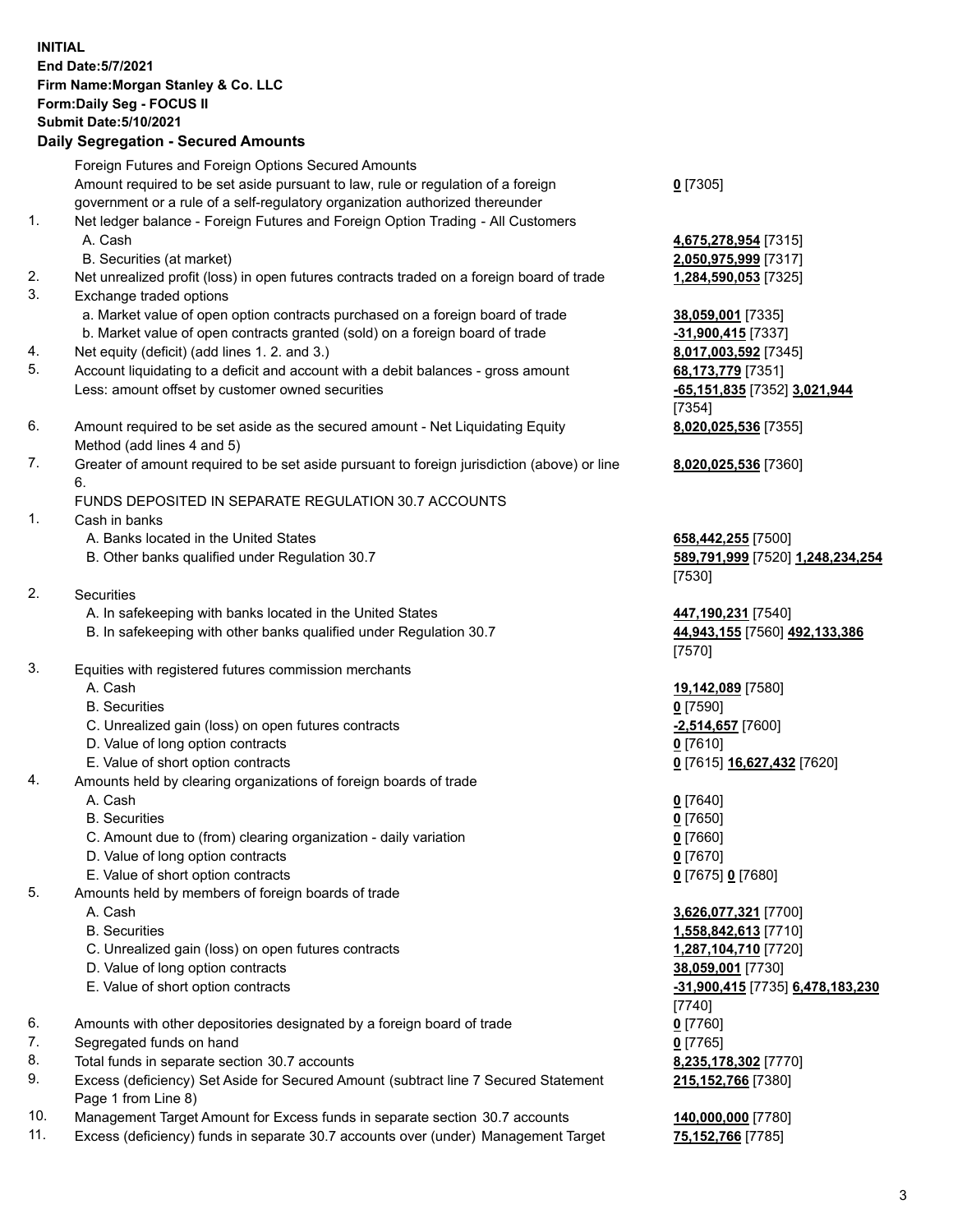**INITIAL End Date:5/7/2021 Firm Name:Morgan Stanley & Co. LLC Form:Daily Seg - FOCUS II Submit Date:5/10/2021 Daily Segregation - Segregation Statement** SEGREGATION REQUIREMENTS(Section 4d(2) of the CEAct) 1. Net ledger balance A. Cash **13,098,898,922** [7010] B. Securities (at market) **8,251,357,275** [7020] 2. Net unrealized profit (loss) in open futures contracts traded on a contract market **5,533,126,893** [7030] 3. Exchange traded options A. Add market value of open option contracts purchased on a contract market **882,344,537** [7032] B. Deduct market value of open option contracts granted (sold) on a contract market **-414,043,972** [7033] 4. Net equity (deficit) (add lines 1, 2 and 3) **27,351,683,655** [7040] 5. Accounts liquidating to a deficit and accounts with debit balances - gross amount **379,253,469** [7045] Less: amount offset by customer securities **-375,835,018** [7047] **3,418,451** [7050] 6. Amount required to be segregated (add lines 4 and 5) **27,355,102,106** [7060] FUNDS IN SEGREGATED ACCOUNTS 7. Deposited in segregated funds bank accounts A. Cash **4,660,869,664** [7070] B. Securities representing investments of customers' funds (at market) **0** [7080] C. Securities held for particular customers or option customers in lieu of cash (at market) **1,999,446,440** [7090] 8. Margins on deposit with derivatives clearing organizations of contract markets A. Cash **14,320,656,256** [7100] B. Securities representing investments of customers' funds (at market) **0** [7110] C. Securities held for particular customers or option customers in lieu of cash (at market) **6,251,910,835** [7120] 9. Net settlement from (to) derivatives clearing organizations of contract markets **29,089,564** [7130] 10. Exchange traded options A. Value of open long option contracts **882,344,537** [7132] B. Value of open short option contracts **-414,043,972** [7133] 11. Net equities with other FCMs A. Net liquidating equity **9,112,855** [7140] B. Securities representing investments of customers' funds (at market) **0** [7160] C. Securities held for particular customers or option customers in lieu of cash (at market) **0** [7170] 12. Segregated funds on hand **0** [7150] 13. Total amount in segregation (add lines 7 through 12) **27,739,386,179** [7180] 14. Excess (deficiency) funds in segregation (subtract line 6 from line 13) **384,284,073** [7190] 15. Management Target Amount for Excess funds in segregation **235,000,000** [7194]

16. Excess (deficiency) funds in segregation over (under) Management Target Amount Excess

**149,284,073** [7198]